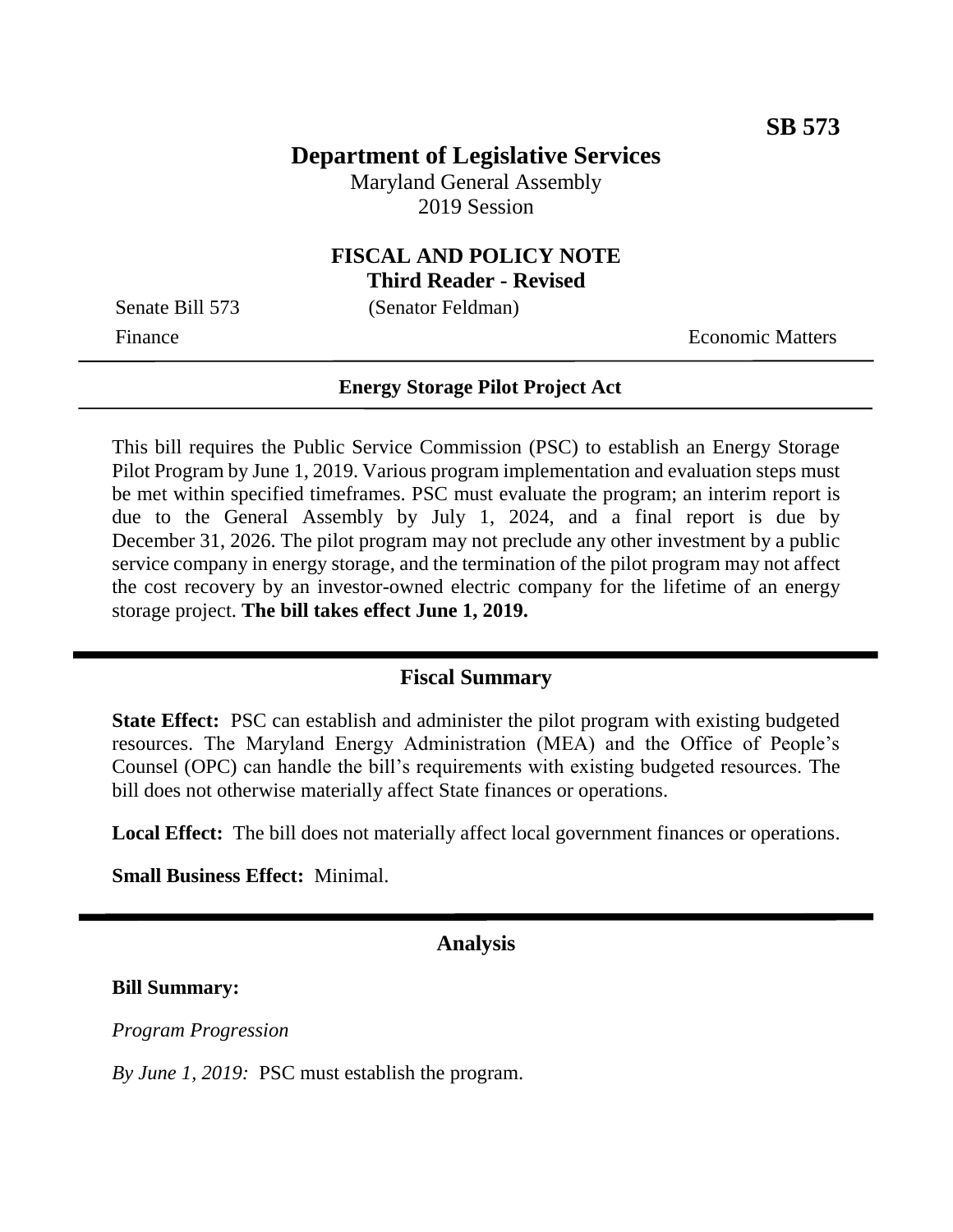*By April 15, 2020:* Each investor-owned electric company (there are four) must solicit proposals and apply for PSC approval for the first of two energy storage projects.

*By September 15, 2020:* Each investor-owned electric company must solicit proposals and apply for PSC approval for the second of two energy storage projects.

*By April 15, 2021:* PSC must determine which projects to approve. Each investor-owned electric company must negotiate contracts to implement projects.

*By February 28, 2022:* All projects must become operational, unless an extension is granted by PSC for good cause.

*By July 1, 2023:* Each investor-owned electric company must submit the first of three annual rounds of project information or data to PSC, MEA, and OPC.

*By July 1, 2024:* PSC must submit an interim report to the General Assembly.

*By July 1, 2026:* Unless the pilot program is extended, PSC must evaluate the projects based on specified factors in consultation with MEA and OPC.

*By December 31, 2026:* Unless the pilot program is extended, PSC must report its final findings and recommendations to the General Assembly, and the pilot program terminates.

PSC is also authorized to establish additional interim deadlines.

## *Utility Ownership Model*

PSC must require each investor-owned electric company to solicit offers to develop energy storage projects for the following four commercial and regulatory models:

- a "utility-only" model under which the electric company would own the project, control the project for grid reliability, and operate the project in wholesale markets or other applications when not providing grid services;
- a "utility and third-party" model under which the electric company would own the project and control the project for grid reliability, and a third party would operate the project in wholesale markets or other applications when the project is not providing grid services;
- a "third-party ownership" model under which the electric company would (1) contract with a project owned by a third party for grid reliability and (2) allow the third party to operate the project in wholesale markets or other applications when the project is not providing grid services; and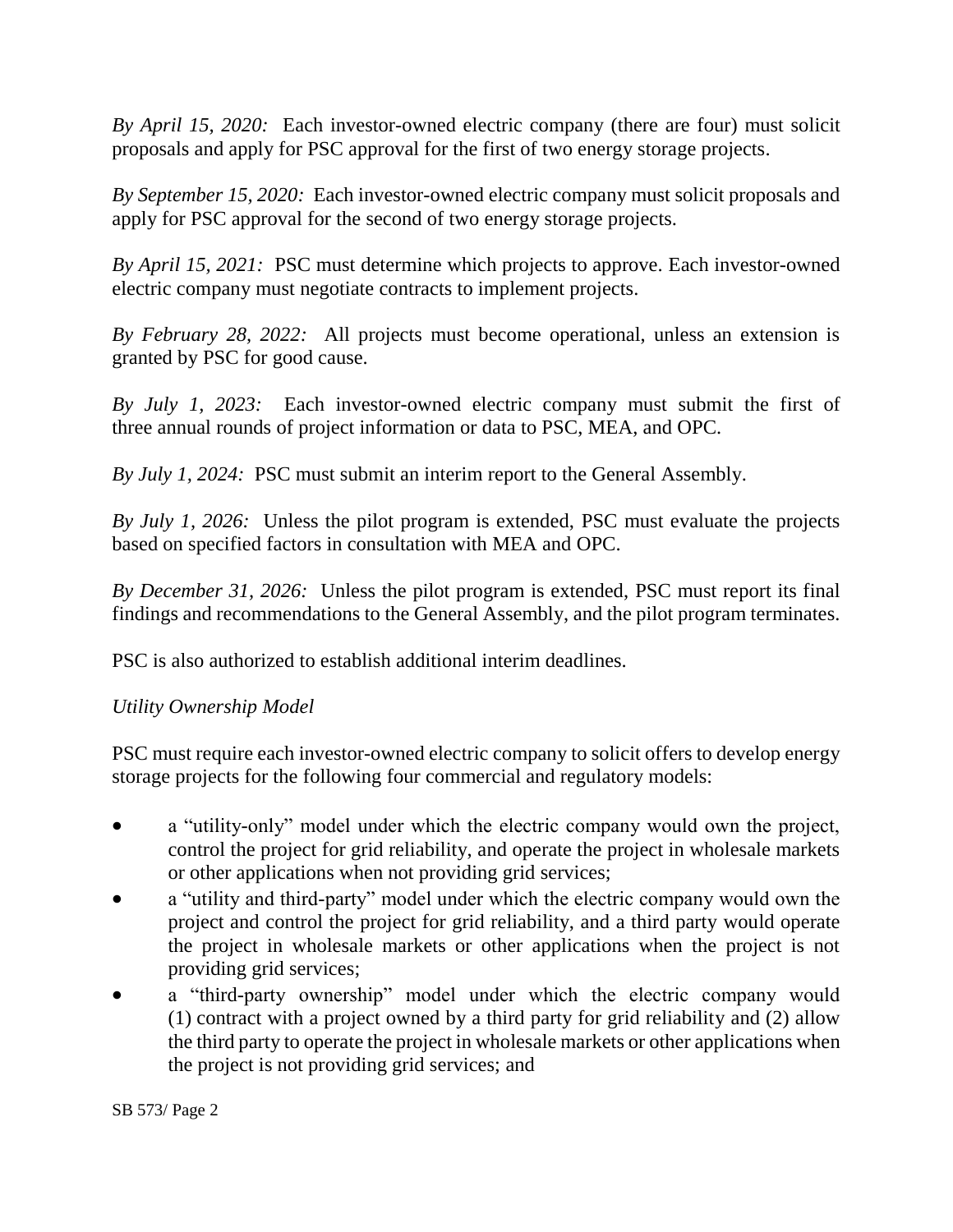a "virtual power plant" model under which (1) the electric company would aggregate or use a third-party aggregator to receive grid services from distributed energy storage projects owned by customers or a third party and (2) the projects would be used by the customers or third party for other applications when the projects are not providing grid services.

## *Application Process*

Each investor-owned electric company must submit applications for PSC approval to deploy energy storage projects from at least two of the models described above, one of which must be either the third or fourth model listed, subject to specified requirements. The first application is due by April 15, 2020, and the second application is due by September 15, 2020.

PSC must determine which projects to approve, subject to specified hearing requirements. Applications must include specified information, such as (1) best estimates of costs and savings for the project, including customer rate impacts; (2) project location and size; (3) the type of energy storage technology; and (4) the process the investor-owned electric company used to solicit offers for the project, including feedback on models not selected and an explanation for why the chosen model was selected.

# *Cost Recovery, Ownership, and Operation of Energy Storage Device*

For purposes of the pilot program only, PSC may allow, on a project-by-project basis:

- an investor-owned electric company to own or operate an energy storage device;
- an energy storage device owned or operated by an investor-owned electric company to participate in all available wholesale electricity revenue markets in order to realize benefits for the company's customers;
- full and timely cost recovery by the investor-owned electric company, at the rate of return authorized by PSC in the most recent base rate proceeding for the company, taking into account any use of an asset that may not be included in base rates;
- an investor-owned electric company to coordinate the use of an energy storage device;
- an investor-owned electric company to use fully until the end of the device's useful life, an energy storage device owned or operated by the company; and
- an investor-owned electric company to offer rebates or other incentives for energy storage devices behind or in front of the meter that can be configured to provide temporary backup power to a customer.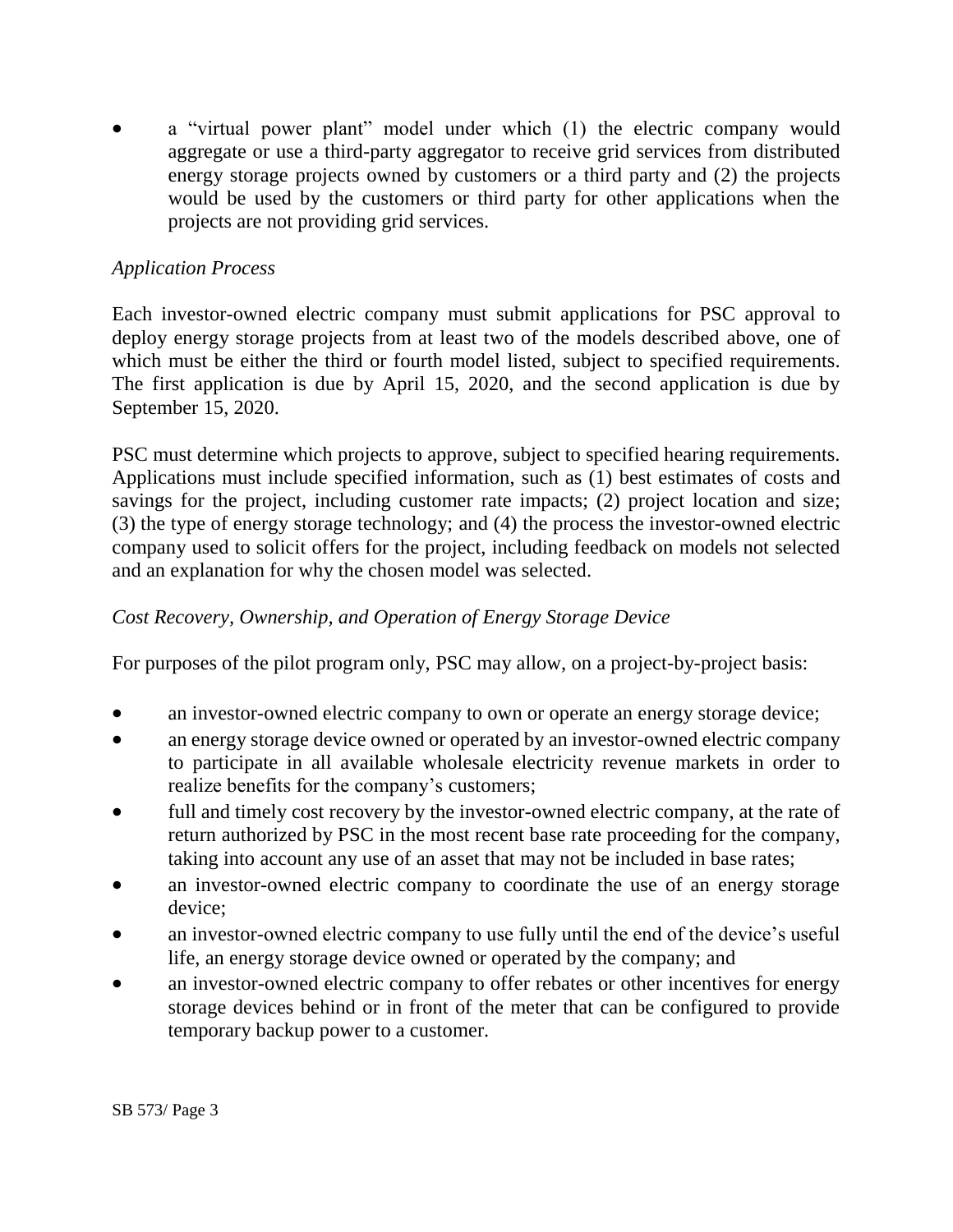# *Data Submission*

By July 1, 2023, an investor-owned electric company must submit the first of three annual rounds of specified technical and financial information and data to PSC, MEA, and OPC related to the approved projects, including:

- estimated and final project costs, with various subcategories;
- the size of the energy storage project in watts and the duration of the energy storage project in watt-hours;
- any project financing methods and other related information, such as the rate of return and the cost recovery mechanism for the project;
- the business model selected for the project;
- enhanced grid reliability as a result of the project, and any other identified benefits;
- any project delays and the causes for the delays; and
- any emissions reductions expected as a result of the project.

An investor-owned electric company must make all of the required data that is not proprietary or confidential available to the public, as determined by PSC.

The information and data must be submitted again by July 1, 2024, and for a third time by July 1, 2025.

## *Evaluation and Reporting*

By July 1, 2024, PSC must submit an interim report to the General Assembly that provides an initial evaluation of the projects approved under the pilot program based on specified factors, including project costs and early implementation issues.

By July 1, 2026, PSC, in consultation with MEA and OPC, must evaluate the projects approved under the pilot program based on specified factors, including (1) the overall cost of the project; (2) benefits provided as a result of the project; (3) issues that the project encountered in implementation; and (4) whether the project altered the quality or availability of electricity supply. By December 31, 2026, PSC must submit a final report and recommendations for the continued development of energy storage in the State. However, PSC may extend the pilot program under specified conditions, which delays the evaluation and final report by a corresponding amount of time.

**Current Law**/**Background:** Chapter 382 of 2017 required the Power Plant Research Program in the Department of Natural Resources to conduct a study of regulatory reforms and market incentives that are necessary or beneficial to increase the use of energy storage